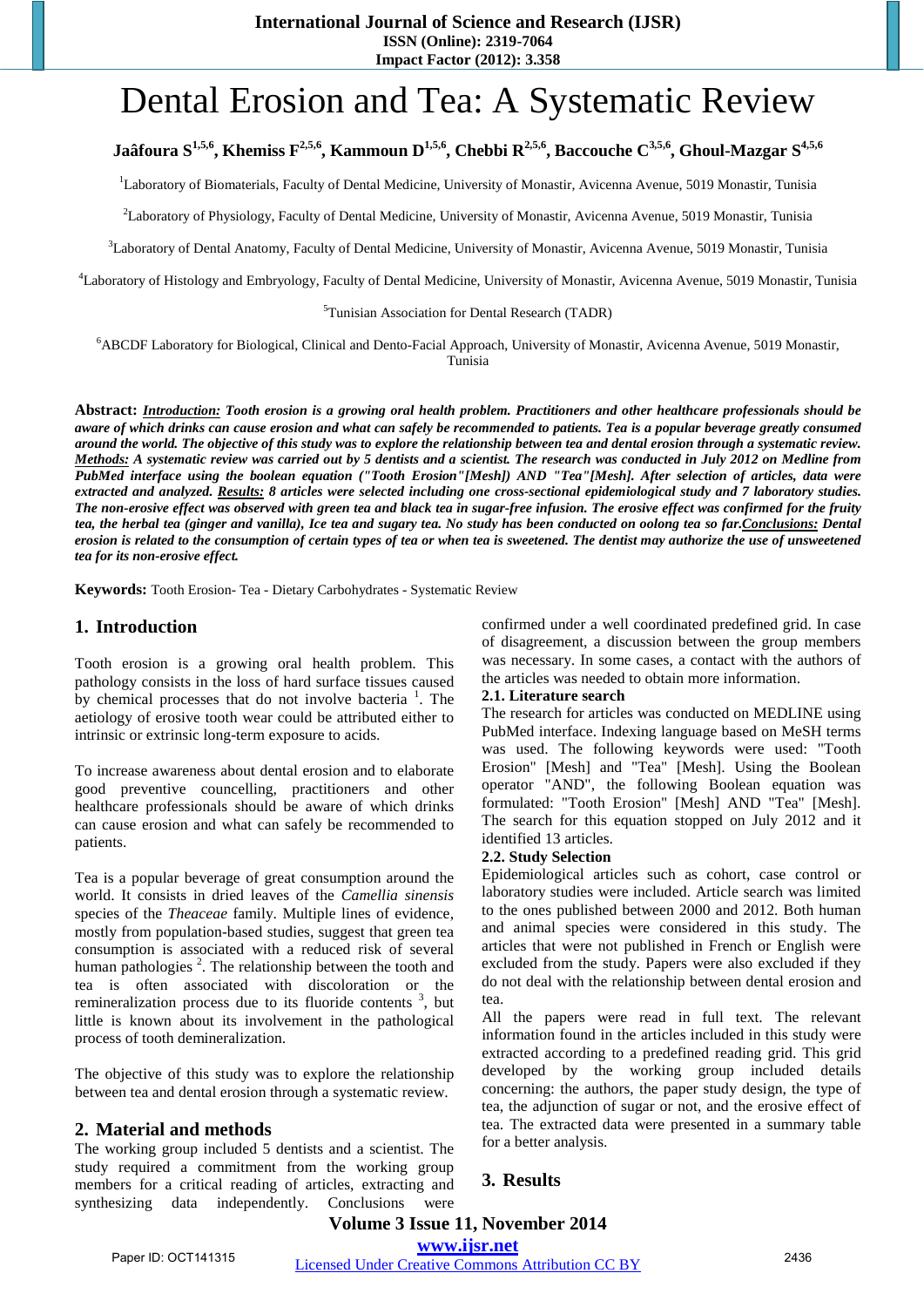#### **3.1 Articles**

The MEDLINE search identified 13 articles. During the screening phase, two of these articles were excluded on the basis of the exclusion criteria on the original language and date. After reading the articles, three were excluded given the other exclusion criteria adopted in the study. Among the 8 selected articles, 7 articles corresponded to laboratory studies and only one was an epidemiological study of transversal pattern. The pattern of article selection is summarized in figure 1.



Figure1 : Pattern of articles selection

#### **3.2 Excluded Articles**

Five articles were excluded. The first article was in German language<sup>4</sup>; the second paper dated back to 1973<sup>5</sup>. The third paper did not mention the erosive potential of tea but only the relationship between taking tea and the decline in pH $<sup>6</sup>$ .</sup> The fourth paper was excluded because of confusion between abrasion and erosion<sup>7</sup>. The fifth paper was excluded because the relation between erosion and tea was not established <sup>8</sup>. A summary of the excluded articles is presented in table 1.

| Authors              | Study design   | Reason for exclusion          |  |
|----------------------|----------------|-------------------------------|--|
| Van Nieuw            |                | German language               |  |
| Amerongen et al.,    |                |                               |  |
| 2004                 |                |                               |  |
| Isa, 1973            |                | Date                          |  |
| Simpson et al., 2001 | in situ study  | Did not mention the erosive   |  |
|                      |                | potential of tea but only the |  |
|                      |                | relationship between taking   |  |
|                      |                | tea and the decline in pH     |  |
| Krikken et al., 2008 | in vitro study | confusing abrasion as         |  |
|                      |                | erosion                       |  |
| Al-Majed et al.,     | transversal    | The relation between erosion  |  |
| 2002                 | descriptive    | and tea was not established   |  |
|                      | study          |                               |  |

## **3.3. Articles selected**

Among the 8 selected articles, seven articles corresponded to manuscripts of laboratory study type, and one article <sup>9</sup> was a cross-sectional epidemiological study. The relevant data identified in reading grids are summarized in table 2.

| <b>rable 2.</b> Articles scieded in the study |                      |           |                |
|-----------------------------------------------|----------------------|-----------|----------------|
| <b>Authors</b>                                | Study design         | Type of   | The erosive    |
|                                               |                      | tea       | effect of tea  |
| Huew et al.,                                  | Cross-sectional      | Other     | Erosive effect |
| 2011                                          | observational study  |           |                |
| FUJII et al.,                                 | Laboratory study: an | Green tea | Non-erosive    |
| 2011                                          | in vitro study       |           | effect         |
| KATO et al.,                                  | Laboratory study: an | Green tea | Non-erosive    |
| 2009                                          | in situ study        |           | effect         |
| Bassiouny et                                  | Laboratory study: an | Green tea | Non-erosive    |
| al., 2007                                     | in vitro study       | Black tea | effect         |
| Rees et al.,                                  | Laboratory study an  | Ice tea   | erosive effect |
| 2006                                          | in vitro study       |           |                |
| Jain et al., 2007                             | Laboratory study an  | Fruit tea | Erosive effect |
|                                               | in vitro study       |           |                |
| Brunton et al.,                               | Laboratory study: an | Black tea | Non-erosive    |
| 2001                                          | in vitro study       | Herbal    | effect         |
|                                               |                      | tea       | Erosive effect |
| Lussi et al.,                                 | Laboratory study: an | Ice tea   | Erosive effect |
| 2000                                          | in vitro study       |           |                |
|                                               |                      |           |                |

#### **Table 2:** Articles selected in the study

#### **3.4 Data of articles**

The non-erosive effect of tea on dental tissues was observed with green tea and black tea in sugar-free infusion  $^{10, 11, 12, 13}$ . The erosive effect was found in fruity tea  $14$ , herbal tea, particularly ginger and vanilla  $^{10}$ , Ice tea  $^{15, 16}$  and sugary tea  $^{9}$ . No exists we interested in oplong too. In all the cases . No article was interested in oolong tea. In all the cases, sugary drinks have an acidic pH, making them erosive.

## **4. Discussion**

There are few studies exploring the relationship between tea and erosion <sup>17, 18</sup>. In fact, our research found only 13 articles which reflects the lack of investigation in this subject. Yet, data research was performed on the MEDLINE database that is a bibliographic database reference for clinicians usually used for systematic reviews  $19$ . The choice of the period from 2000 to 2012 as a criterion for inclusion of articles was also aligned with other systematic reviews  $19$ . However, the number of articles was further reduced, since after reading, only eight articles were selected.

Among the selected articles, seven were laboratory studies and only one a transversal epidemiological study. This observation also demonstrates the lack of epidemiological studies in this field.

Tooth erosion is increasing, as today's lifestyle changes are usually associated with an increase in the consumption of acidic beverages, which induces a greater prevalence of dental erosion around the world ranging from 30% to 68%  $\alpha$ <sup>20</sup>. Several factors could cause or prevent tooth erosion, like the pH value, calcium, phosphate and the fluoride content of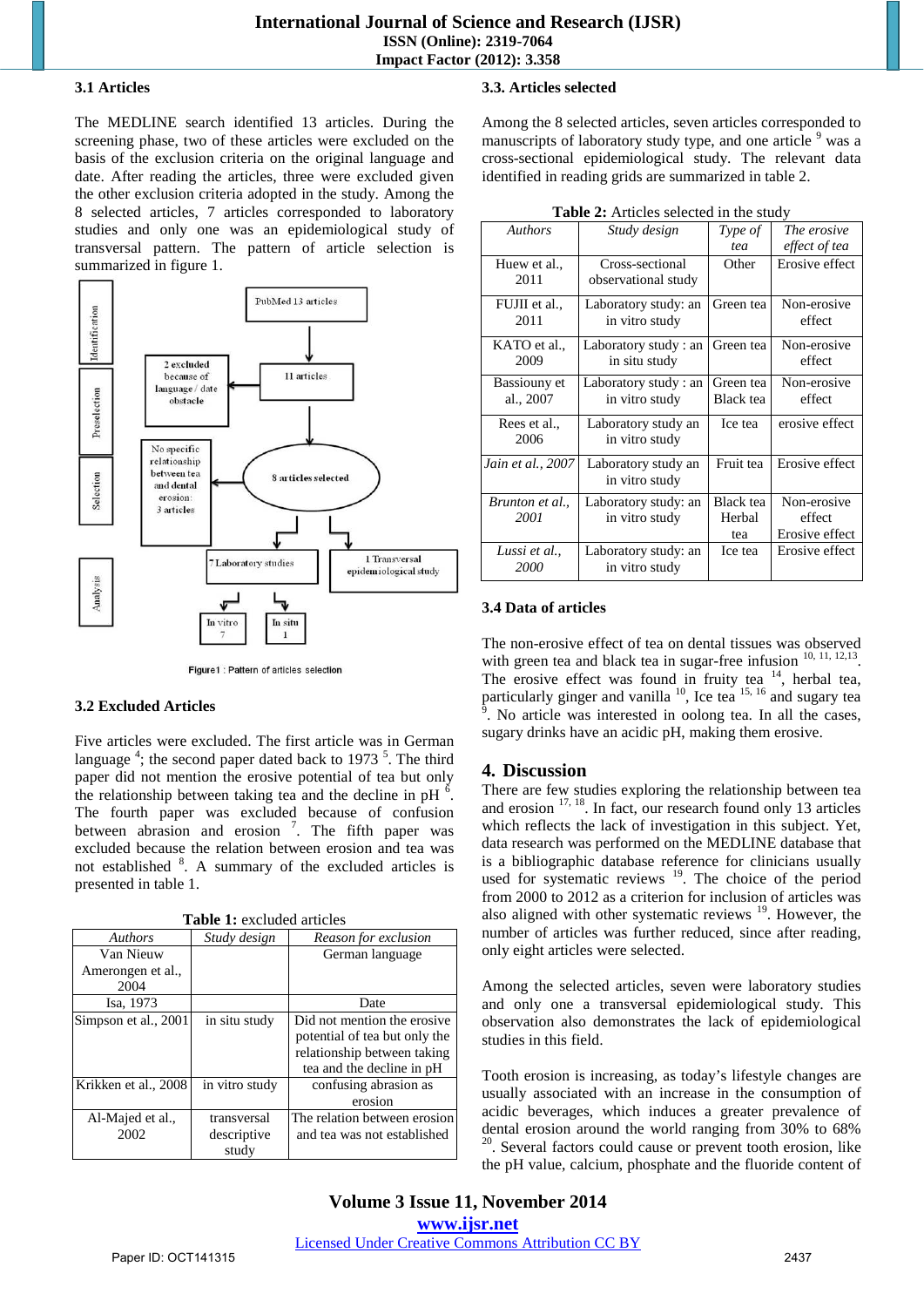a drink or foodstuff<sup>1</sup>. On this basis, a common beverage like tea was explored in this study in order to evaluate its erosive or protective effect on teeth.

Black, green, and oolong tea are the 3 main categories of tea consumed around the world. They are produced from *Camellia sinensis* and have proven to be beneficial for health  $17$ . In fact, there is solid evidence that tea enhances innate immunity, protects against cancers in experimental animals  $17$  and increases bone density  $21$ . Tea consumption may also reduce tooth decay and cavities as described in a cross-sectional study  $^{22}$ . This effect could be related to the antibacterial effect of tea against Streptococcus mutans bacteria  $^{23}$ , its anti-plaque properties  $^{24}$ , its preservation of  $pH$  neutrality of saliva  $^{16}$  or its action on mineralized tissues

Regarding the erosive effect of tea on dental mineralized tissues, our study revealed that sugar-free green and black tea have a non-erosive effect  $10, 11, 12, 13$ , while fruity, herbal, ice and sugary tea have erosive effects  $16, 10, 14, 15$  (table 2). The difference observed here should be attributed not only to the pH, but also to the differences between the components of each type of tea. Indeed, many studies have revealed that pH is a good predicator of dental erosion. In fact, when the pH of a product decreases under the value of 4.5, the enamel begins to erode  $^{25}$ . The pH of black tea and green tea are respectively about 5.7  $^{26}$  and 6.3  $^{16}$ , suggesting that they are non-erosive. However, the other types of tea have an acidic pH. In fact, fruity tea are based on fruits with a high citric acid content  $27$  and their acid pH ranges from 2.98 to 3.95  $^{17}$ . The pH of the herbal tea is about 3.2  $^{13}$  and many of them were even found to be more erosive than orange juice  $26$ . Ice tea has an erosive effect as their pH is assessed at 3.00. These types of tea also decrease the pH of the oral fluids to a level that they become erosive  $19$ .

Concerning their components, green, black and oolong tea are rich sources of flavonoids and antioxidants, unlike fruity tea and herbal tea. Antioxidants could inhibit salivary oxidation proteins related to tooth decay  $28$  but their action against tooth erosion is still unknown. Green tea polyphenols were also found to have a distinct inhibitory activity against matrix metalloproteinase-2 and -9 that are enzymes able to degrade dentin matrix components  $29$ , justifying the supplementation of green tea extract to soft drinks that reduces their erosive effect against dentin <sup>18</sup>. However, these polyphenols need more exploration to assess their protective effect on dentine erosion.

The erosive effect of sugary tea is explained by the presence of carbohydrates that have been shown to have an erosive effect by declining pH. In fact, sugars are metabolized by microorganisms to generate organic acids. Interestingly, the modification of such beverages by adding ions like calcium and phosphate reduces this effect. The amount of ions varies for each type of tea. Fung's study particularly showed that black tea had higher aluminium and fluoride concentrations than green tea <sup>30</sup>. There is an increasing knowledge about the erosion inhibiting potential of fluorides but salivary proteins play an additional role in the solubility of  $CaF<sub>2</sub>-like$  layers, making the precipitates less stable on the dentine than the

enamel 26. Further studies should also be conducted on oolong teas.

Based on these results, it was concluded that black or green tea might be beneficial in reducing tooth wear provided that there is no sugar added. A recent study demonstrated that green tea has the less erosion effect compared with other tea varieties (citrus tea, fruity tea, black tea and floral tea) 31. The anti-erosion effect of black or green tea could be enhanced by adding calcium source like milk but their action could be different regarding the enamel or the dentine.

# **5. Acknowledgements**

None

# **6. Statement of Authorship**

All authors contributed to the conception, the reading of the papers, the analysis of data and the writing of the article. They also have reviewed the final paper prior to its submission.

# **7. Declaration of Interests**

The authors have no conflict of interest

# **8. Funding Sources**

None

## **References**

- [1] [Ganss, C.,](http://www.ncbi.nlm.nih.gov/pubmed?term=Ganss%20C%5BAuthor%5D&cauthor=true&cauthor_uid=23409626) [Lussi, A.,](http://www.ncbi.nlm.nih.gov/pubmed?term=Lussi%20A%5BAuthor%5D&cauthor=true&cauthor_uid=23409626) [Schlueter, N.](http://www.ncbi.nlm.nih.gov/pubmed?term=Schlueter%20N%5BAuthor%5D&cauthor=true&cauthor_uid=23409626) 2012.Dental erosion as oral disease. Insights in etiological factors and pathomechanisms, and current strategies for prevention and therapy. [Am. J. Dent.](http://www.ncbi.nlm.nih.gov/pubmed/23409626).25:351-64.
- [2] [Singh, M](http://www.ncbi.nlm.nih.gov/pubmed?term=Singh%20M%5BAuthor%5D&cauthor=true&cauthor_uid=23399702)**.**, [Bhui, K](http://www.ncbi.nlm.nih.gov/pubmed?term=Bhui%20K%5BAuthor%5D&cauthor=true&cauthor_uid=23399702)**.**, [Singh, R](http://www.ncbi.nlm.nih.gov/pubmed?term=Singh%20R%5BAuthor%5D&cauthor=true&cauthor_uid=23399702)**.**, [Shukla, Y](http://www.ncbi.nlm.nih.gov/pubmed?term=Shukla%20Y%5BAuthor%5D&cauthor=true&cauthor_uid=23399702)**.** 2013.Tea polyphenols enhance cisplatin chemosensitivity in cervical cancer cells via induction of apoptosis. Life. Sci. 93: 7-16.
- [3] [Suyama, E.](http://www.ncbi.nlm.nih.gov/pubmed?term=Suyama%20E%5BAuthor%5D&cauthor=true&cauthor_uid=22126349), [Tamura, T.](http://www.ncbi.nlm.nih.gov/pubmed?term=Tamura%20T%5BAuthor%5D&cauthor=true&cauthor_uid=22126349), [Ozawa, T.](http://www.ncbi.nlm.nih.gov/pubmed?term=Ozawa%20T%5BAuthor%5D&cauthor=true&cauthor_uid=22126349), [Suzuki, A.,](http://www.ncbi.nlm.nih.gov/pubmed?term=Suzuki%20A%5BAuthor%5D&cauthor=true&cauthor_uid=22126349) [Iijima,](http://www.ncbi.nlm.nih.gov/pubmed?term=Iijima%20Y%5BAuthor%5D&cauthor=true&cauthor_uid=22126349)  [Y.](http://www.ncbi.nlm.nih.gov/pubmed?term=Iijima%20Y%5BAuthor%5D&cauthor=true&cauthor_uid=22126349), [Saito, T.](http://www.ncbi.nlm.nih.gov/pubmed?term=Saito%20T%5BAuthor%5D&cauthor=true&cauthor_uid=22126349) 2011.Remineralization and acid resistance of enamel lesions after chewing gum containing fluoride extracted from green tea. Aust. Dent. J. 56:394-400.
- [4] [Van, Nieuw.,Amerongen, A.](http://www.ncbi.nlm.nih.gov/pubmed?term=van%20Nieuw%20Amerongen%20A%5BAuthor%5D&cauthor=true&cauthor_uid=15058242), van, den., [Keijbus, P.A.](http://www.ncbi.nlm.nih.gov/pubmed?term=van%20den%20Keijbus%20PA%5BAuthor%5D&cauthor=true&cauthor_uid=15058242), [Veerman, E.C.](http://www.ncbi.nlm.nih.gov/pubmed?term=Veerman%20EC%5BAuthor%5D&cauthor=true&cauthor_uid=15058242) 2004. Influence of teas with fruit aroma and ice teas on pH and buffer capacity of saliva]. Ned. Tijdschr. Tandheelkd. 111: 80-84.
- [5] [Issa, H:](http://www.ncbi.nlm.nih.gov/pubmed?term=Issa%20H%5BAuthor%5D&cauthor=true&cauthor_uid=4520642) Letter. 1973.The relationship of erosion and attrition in extensive tooth tissue loss. [Br. Dent J.](http://www.ncbi.nlm.nih.gov/pubmed/4520642) 135: 519.
- [6] [Simpson, A.](http://www.ncbi.nlm.nih.gov/pubmed?term=Simpson%20A%5BAuthor%5D&cauthor=true&cauthor_uid=11338040), [Shaw, L.](http://www.ncbi.nlm.nih.gov/pubmed?term=Shaw%20L%5BAuthor%5D&cauthor=true&cauthor_uid=11338040), [Smith, A.J.](http://www.ncbi.nlm.nih.gov/pubmed?term=Smith%20AJ%5BAuthor%5D&cauthor=true&cauthor_uid=11338040) 2001. Tooth surface pH during drinking of black tea. Br. Dent. J.190: 374- 376.
- [7] [Krikken, J.B](http://www.ncbi.nlm.nih.gov/pubmed?term=Krikken%20JB%5BAuthor%5D&cauthor=true&cauthor_uid=18573587)**.**, [Zijp, J.R](http://www.ncbi.nlm.nih.gov/pubmed?term=Zijp%20JR%5BAuthor%5D&cauthor=true&cauthor_uid=18573587)**.**, [Huysmans, M.C.](http://www.ncbi.nlm.nih.gov/pubmed?term=Huysmans%20MC%5BAuthor%5D&cauthor=true&cauthor_uid=18573587) 2008. Monitoring dental erosion by colour measurement: an in vitro study. J. Dent. 36:731-735.
- [8] [Al-Majed,I.](http://www.ncbi.nlm.nih.gov/pubmed?term=Al-Majed%20I%5BAuthor%5D&cauthor=true&cauthor_uid=11918574)[,Maguire, A.,](http://www.ncbi.nlm.nih.gov/pubmed?term=Maguire%20A%5BAuthor%5D&cauthor=true&cauthor_uid=11918574) [Murray, J.J.](http://www.ncbi.nlm.nih.gov/pubmed?term=Murray%20JJ%5BAuthor%5D&cauthor=true&cauthor_uid=11918574) 2002. Risk factors for dental erosion in 5-6 year old and 12-14 year